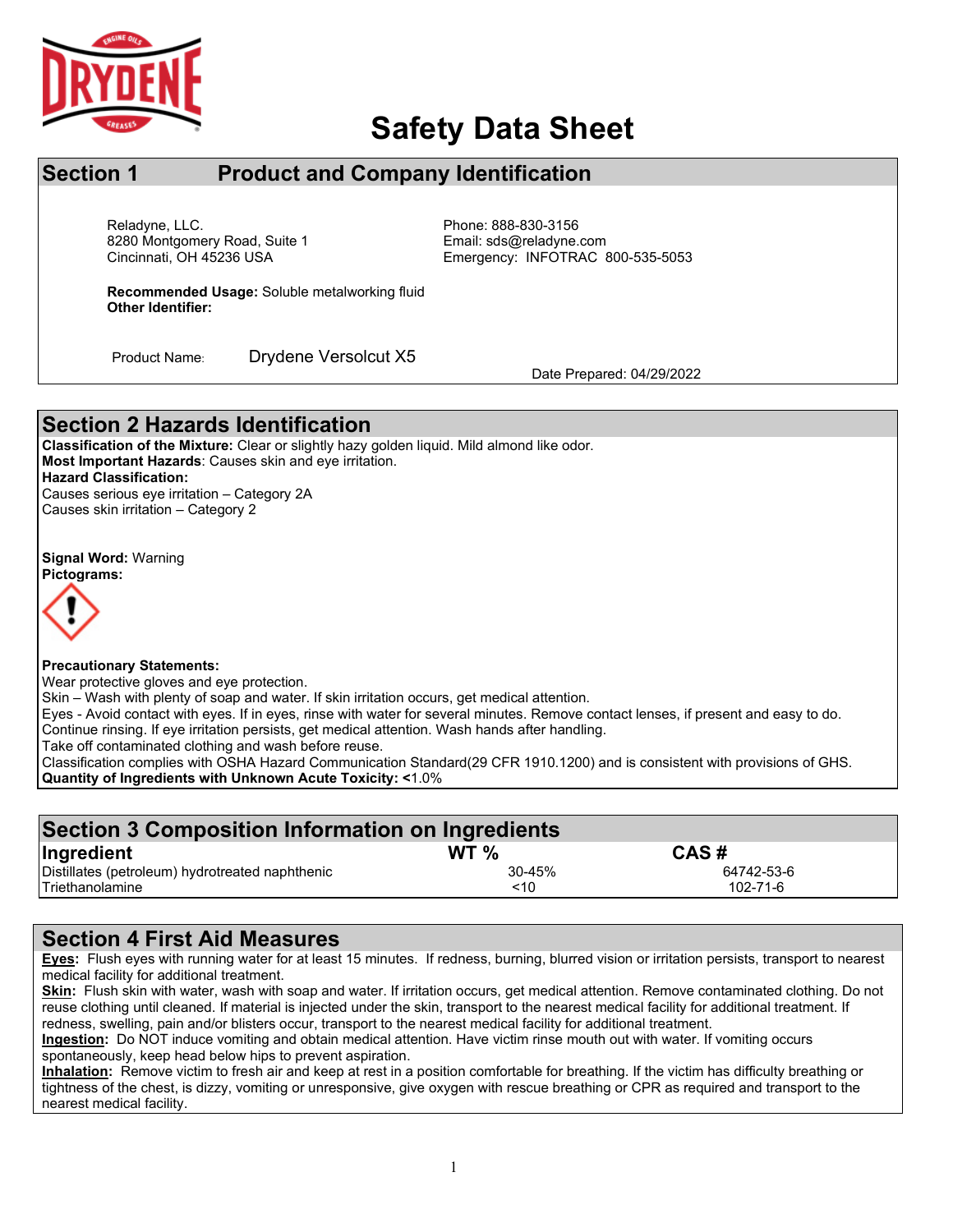#### **Section 5 Fire Fighting Measures**

#### **Flammable Properties:**

Flash point: 310°F/154°C (ASTM D56) Flammable limits in air: N/E Auto ignition temperature: N/E **Extinguishing media: CO**<sub>2</sub>, dry chemical, foam

#### **Special firefighting measure:**

The material as received will not support combustion, however its residues may; therefore, procedures for an oil fire should be followed. Use self-contained breathing apparatus. Use foam or dry chemical to extinguish fire. Water may be used only to keep surrounding containers cool. Firefighters should wear proper protective equipment and self-contained breathing apparatus with full face piece operated in positive pressure mode.

#### **Section 6 Accidental Release Measures**

- 
- **Eliminate ignition sources and ventilate area. Advise EPA/state agency if required.**
- **Contain spill and keep from entering waterways or sewers.** •
- 
- Use proper personal protective equipment for clean-up.<br>Treat contaminated absorbent same as spilled product.
	-

#### **Section 7 Handling and Storage**

**Handling and Storage Precautions:** Avoid heat, open flames, including pilot lights, and strong oxidizing agents. Use explosion-proof ventilation to prevent vapor accumulation. Ground all handling equipment to prevent sparking. Avoid contact with eyes, skin and clothing. Wash thoroughly after handling. Do not eat, drink or smoke when using this product. Have appropriate fire extinguishers and spill clean-up equipment in or near storage area.

**Work/Hygienic Practices:** Wash with soap and water before eating, drinking, smoking, applying cosmetics, or using toilet. Launder contaminated clothing before reuse. Properly dispose of contaminated leather articles such as shoes or belts that cannot be decontaminated. Contaminated leather articles including shoes cannot be decontaminated and should be destroyed to prevent reuse.

#### **Section 8 Personal Protection/ Exposure Controls**

**Engineering Controls:** Use adequate ventilation to keep vapors and mists of this material below applicable standards.

**Respiratory Protection:** If engineering controls do not maintain airborne concentrations to a level which is adequate to protect worker health, an approved respirator must be worn. Respirator selection, use and maintenance should be in accordance with the requirements of the OSHA Respiratory Protection Standard, 29 CFR 1910.134.

**Skin Protection:** Use protective clothing that is chemically resistant to this product. Acceptable materials for gloves and aprons are: neoprene, nitrile rubber or viton.

**Eye Protection:** Use safety glasses or goggles. Have suitable eye wash water available.

**Other/General Protection:** For mists and vapors: Air Purifying, organic vapor cartridge, NIOSH approved respirator. Use self-contained breathing apparatus for environments with unknown concentrations or emergency situations.

| <b>Chemical Name</b>                            | OSHA TWA (mg/m <sup>3</sup> ) | ACGH TWA (mq/m <sup>3</sup> ) |
|-------------------------------------------------|-------------------------------|-------------------------------|
| Distillates (petroleum) hydrotreated naphthenic | 5 (Mist in Air)               |                               |
| Triethanolamine                                 |                               |                               |

| <b>Section 9 Physical and Chemical Properties</b> |                |                                |              |                             |          |  |  |
|---------------------------------------------------|----------------|--------------------------------|--------------|-----------------------------|----------|--|--|
| Color:                                            | Golden         | <b>Vapor Pressure:</b>         | N/A          | <b>Solubility in Water:</b> | Complete |  |  |
| <b>Appearance: Clear Liquid</b>                   |                | % Volatile by Volume:          | N/A          | <b>Evaporation Rate</b>     |          |  |  |
| Odor:                                             | Characteristic | Vapor Density (air = 1): $N/A$ |              | (Butyl Acetate = 1):        |          |  |  |
| <b>Boiling Point:</b> $>500^\circ$ F              |                | <b>Reactivity in Water:</b>    | Non-reactive | Specific Gravity: 0.9666    |          |  |  |
| pH@ 10%:                                          | 9.80           | Viscosity $@$ 40C:             | >40 Cst      |                             |          |  |  |

# **Section 10 Stability and Reactivity**<br>**Stability:** Stable **Conditions to avoid:** Sources of ignition.

**Incompatibility:** Strong oxidizing or reducing agents. **Decomposition Products:** Oxides of Carbon, Hydrogen, Phosphorus and Nitrogen. **Hazardous Polymerization:** Will not occur.

#### **Section 11 Toxicological Information**

**Likely Routes of Exposure:** Inhalation, skin, eyes and ingestion. **Potential Health Effects:**

**Eye Effects:** Corrosive. This mixture can cause irritation, redness, burns and tissue destruction.

**Skin Effects:** Corrosive. This mixture can cause burns, inflammation and significant irritation.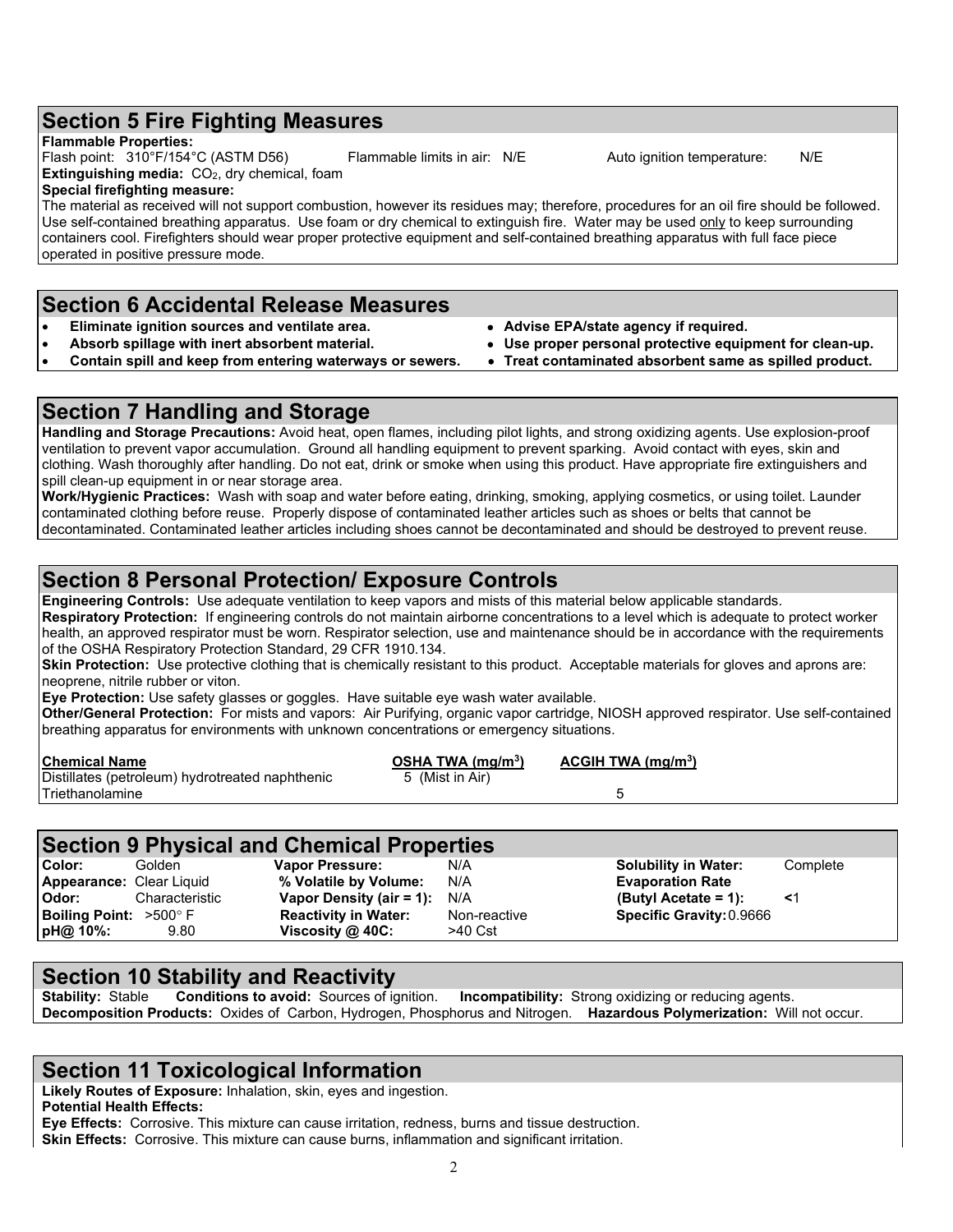**Oral Effects:** Harmful if swallowed. May cause burns to mouth and esophagus. Gastrointestinal tract irritation, nausea and vomiting. **Inhalation Effects:** Harmful if inhaled. May cause respiratory tract irritation.

**Chronic Health Effects:** Primary target organs following repeated exposure are respiratory tract, eyes, skin, lungs, liver and kidneys. **Mutagenicity:** Negative

**Carcinogenicity:** This mixture does not contain any component greater than 0.1% that is listed as a carcinogenic or a potential carcinogen by the National Toxicology Program, by the I.A.R.C. monographs or by OSHA.

**Reproductive Effects:** This material is considered hazardous by the OSHA Hazard Communication Standard (29 CFR 1910.1200). Reproductive Toxicant Category 1B. Suspected of causing harm to unborn child, infertility and testicular damage from repeated ingestion of boric acid.

**Teratogenicity:** Negative **Sensitization: Negative Toxicological Data:** N/D

#### **Section 12 Ecological Information**

Not classified due to inadequate data available on this mixture. Recommend avoidance of release to the environment.

#### **Section 13 Disposal Considerations**

Avoid release to the environment. Dispose in a safe manner in accordance with national, state and local regulations. Not a RCRA hazardous waste if uncontaminated. If "used" RCRA criteria must be determined. Dispose of container by recycling or if permitted incineration.

#### **Section 14 Transportation Information**

**Proper Shipping Name:** Lubricating Oils. **Shipping Class:** 65 **Dot Identification Number:** N/A **Dot Shipping Label:** Not regulated by DOT. **TDG Classification:** Not controlled under TDG (Canada).

#### **Section 15 Regulatory Information**

**U.S. Federal Regulatory Information:** SARA 302 Threshold Planning Quantity: N/A SARA 304 Reportable Quantity: N/A SARA 311 Categories: Acute Health Effects: Yes Chronic Health Effects: Fire Hazard: No Sudden Release of Pressure Hazard: No Reactivity Hazard: No

**EPA/TSCA Inventory:** The components of this product are listed on the EPA/TSCA inventory of chemicals.

**EPA Hazard Classification Code:** Not applicable

**CERCLA:** No chemicals in this product are subject to the reporting requirements of CERCLA.

**Slight Slight** 

**SARA Title III - Section 313 Supplier Notification:** No Chemicals in this product exceed the DE Minimus reporting level established by SARA Title III, Section 313 and 40 CFR 372.

**WHMIS Classification:** WHMIS controlled. Class D; Division 2, Subdivision B: otherwise causing toxic effects.

**Other Regulations:** All components of this formulation are listed on the CEPA-DSL (Domestic Substance List)

### **Section 16 Other Information**

| <b>NFPA Hazard Rating:</b> |                     |  |  |
|----------------------------|---------------------|--|--|
|                            | Health:             |  |  |
|                            | <b>Flammahility</b> |  |  |

**Reactivity: 0 Negligible SDS Dated:** 04/29/2022 **\***Threshold Limit Value/Personal Exposure Limit N/A = Not Applicable N/E = Not Established

#### **Disclaimer of Express or Implied Warranties**

The information contained herein is based upon data believed to be reliable and reflects our best professional judgment. Although reasonable care has been taken in the preparation of this document, we extend no warranties and make no representations as to the accuracy of completeness of the information contained therein and assume no responsibility regarding the suitability of this information